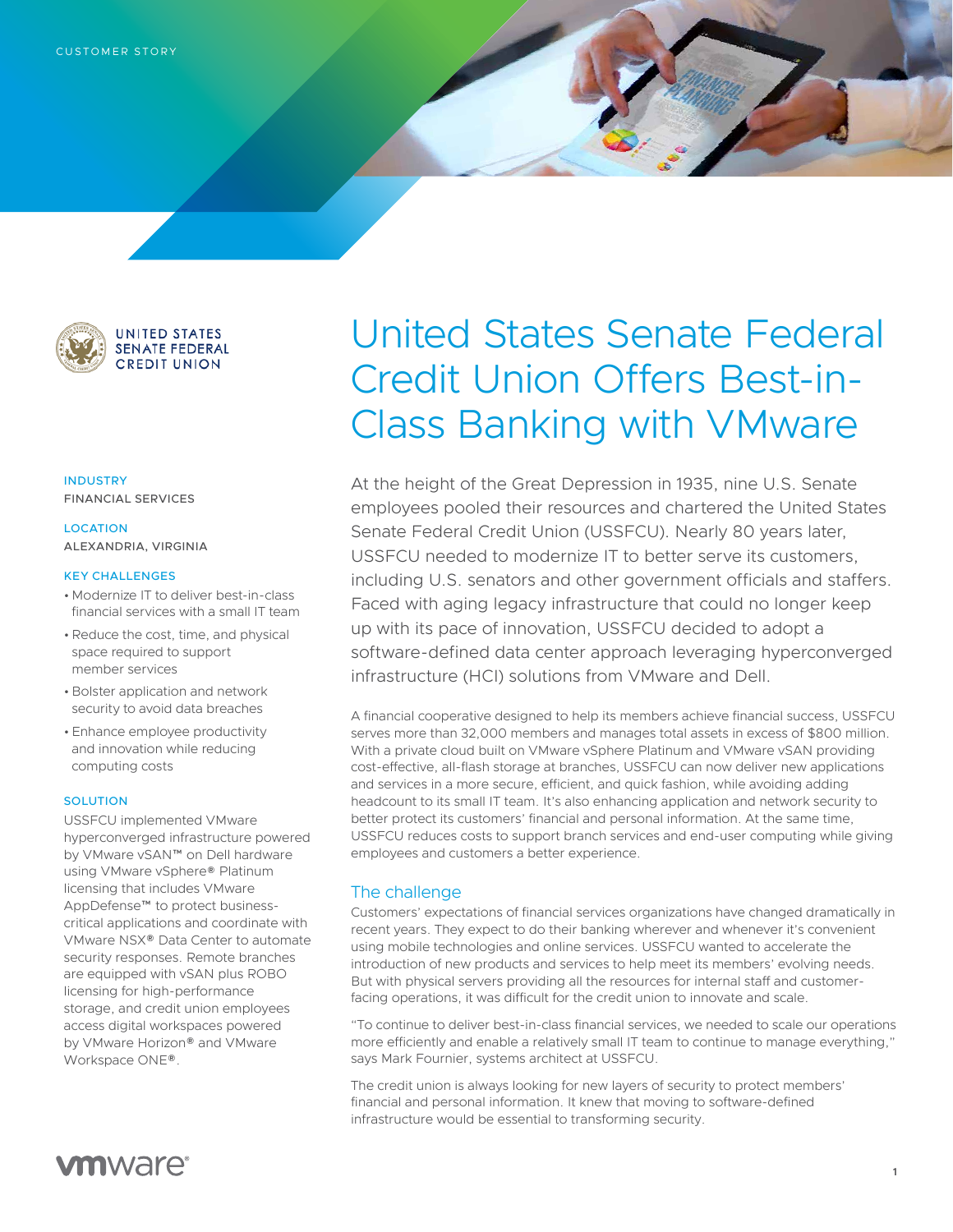### BUSINESS BENEFITS

- •Reduces cost to support new, member-facing branch services by 66 percent
- Increases productivity with digital workspaces at 33 percent the cost of desktop PCs
- •Continues a tradition of excellent customer service without expanding IT headcount
- Strengthens security to protect members' financial and personal information

"We're a financial institution serving high-profile customers such as U.S. senators and their families," says Fournier. "So we just assume we're under attack all the time. We're constantly working to improve our security posture and stay ahead of the bad guys."

## The solution

Over a four-year period, USSFCU gradually virtualized most of its infrastructure, consolidating physical servers onto Dell PowerEdge blade servers running VMware vSphere. Today, the organization operates two active data centers, delivering enterprise services via private cloud. The IT team can easily manage and troubleshoot the environment using VMware vRealize® Operations™ and VMware vRealize Network Insight™ for intelligent operations.

"To compete successfully in the modern financial sector and reduce the cost, time, and physical space required to support new member services, we decided to virtualize on hyperconverged infrastructure," says Fournier. "Our key partners are Dell and VMware, and they have been there the entire way through our digital transformation. The support we get is phenomenal. If we run into a problem, suddenly we have eight people on the phone coordinating to make it go away."

USSFCU recently upgraded to vSphere Platinum, which is based on VMware vSphere 6.7 and includes VMware AppDefense to protect business-critical applications. Installed directly in the vSphere hypervisor, AppDefense monitors running applications for any changes in their intended state. When a potential threat is detected, AppDefense raises the alarm, coordinating with VMware NSX Data Center and vSphere to automate responses.

"VMware has enabled us to layer on other technologies that other vendors in this space wouldn't have been able to offer us, such as AppDefense for application security and NSX for network micro-segmentation," says Fournier. "vSphere Platinum gives us a more secure hypervisor to run our business-critical apps, and having AppDefense integrated directly into vSphere makes it simple for us to manage."

USSFCU also deployed vSAN, a hyperconverged storage solution native to vSphere, plus remote office/branch office (ROBO) licensing for remote offices at its three branch locations. Each branch is equipped with all-flash Dell EMC vSAN Ready Nodes, while ROBO licensing offers per-VM licensing, easy upgrades, and centralized management from within VMware vCenter Server®.

"When we compared vSAN to the competition, one of the things that stood out first and foremost was the extra management complexity that was involved with other solutions such as Nutanix," says Fournier. "vSAN is crazy fast, but it's also easy for us to manage. Another big benefit of vSAN is to be able to pick up any amount of hardware, any type of server system, and put new storage nodes into production without having to worry about high licensing costs. With vSAN, we can cover all our sites for a single fee."

To provide users with easily accessible digital workspaces, USSFCU uses VMware Horizon for virtual desktops along with VMware Workspace ONE to simplify access management. As desktop PCs come off warranty, they will be repurposed as zero-client machines. Any new hardware will be purpose-built zero-client devices, which cost much less and have a longer lifespan than traditional PCs.

"We used to have an old-school VPN for remote access, and everybody hated using it," says Fournier. "With VMware Horizon and Workspace ONE, we have a more secure, cost-effective solution that delivers a vastly improved user experience for our employees."